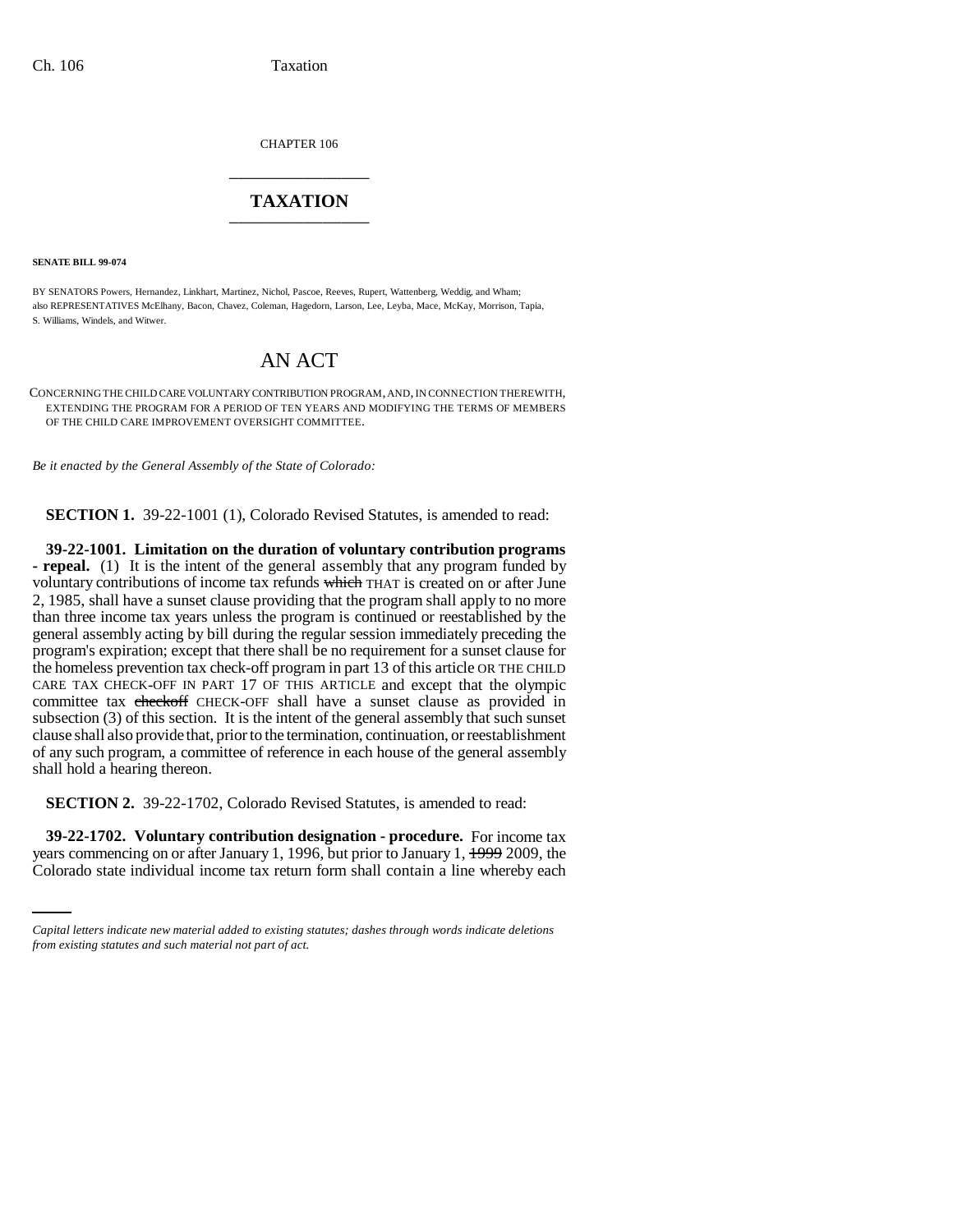Taxation Ch. 106

individual taxpayer may designate the amount of the contribution, if any, such individual wishes to make to the Colorado child care improvement fund created in section 39-22-1703.

**SECTION 3.** 39-22-1703 (2), Colorado Revised Statutes, is amended to read:

**39-22-1703. Contributions credited to Colorado child care improvement fund - appropriation.** (2) The general assembly shall appropriate annually from the Colorado child care improvement fund to the department of revenue its costs of administering moneys designated as contributions to the fund. All moneys remaining in the Colorado child care improvement fund at the end of a fiscal year, after subtracting the appropriation to the department of revenue, shall be transferred to the Colorado children's campaign OFFICE OF RESOURCE & REFERRAL AGENCIES, INC., a Colorado nonprofit corporation. Each year the Colorado children's campaign OFFICE OF RESOURCE  $&$  REFERRAL AGENCIES, INC. may spend up to five SEVEN percent of all voluntary contributions designated for the Colorado child care improvement fund to pay its administrative costs; except that, in the first year, the five SEVEN percent limitation for administrative costs shall not apply if the amount of voluntary contributions designated to the fund is less than twenty-five thousand dollars. Each year the Colorado children's campaign OFFICE OF RESOURCE & REFERRAL AGENCIES, INC. may also spend no more than ten thousand dollars of the voluntary contributions designated for the Colorado child care improvement fund to pay its marketing costs. The Colorado children's campaign OFFICE OF RESOURCE & REFERRAL AGENCIES, INC. shall administer such moneys in accordance with the provisions of section 39-22-1704.

**SECTION 4.** 39-22-1704 (1) and (2), the introductory portion to 39-22-1704 (3), and 39-22-1704 (3) (a), (3) (b), (3) (c) (I), and (3) (e), Colorado Revised Statutes, are amended to read:

**39-22-1704. Administration of moneys in Colorado child care improvement fund - oversight committee - report.** (1) Moneys transferred to the Colorado children's campaign OFFICE OF RESOURCE & REFERRAL AGENCIES, INC. pursuant to section 39-22-1703 (2) shall be used to improve the quality of child care programs in the state including, but not limited to, grants for training persons involved in child care programs and for assisting child care programs. The Colorado children's campaign OFFICE OF RESOURCE & REFERRAL AGENCIES, INC. shall administer the grant program in accordance with procedures established by the child care improvement oversight committee created in subsection (2) of this section.

(2) (a) The child care improvement oversight committee shall be appointed by the governor and shall be composed of three members. One member shall be a representative of the department of human services, one member shall be a representative of the child care provider community, and one member shall be a representative of the public at-large.

(b) THE TERMS OF THE COMMITTEE MEMBERS SERVING ON DECEMBER 31, 1999, SHALL EXPIRE ON JANUARY 1, 2000, AND THE GOVERNOR SHALL APPOINT THREE MEMBERS TO SERVE ON THE COMMITTEE FOR TERMS BEGINNING JANUARY 1, 2000. ONE MEMBER SHALL SERVE UNTIL JANUARY 1, 2001, ONE MEMBER SHALL SERVE UNTIL JANUARY 1, 2002, AND THE OTHER MEMBER SHALL SERVE UNTIL JANUARY 1, 2003. ALL SUBSEQUENT APPOINTMENTS SHALL BE FOR TERMS OF THREE YEARS.